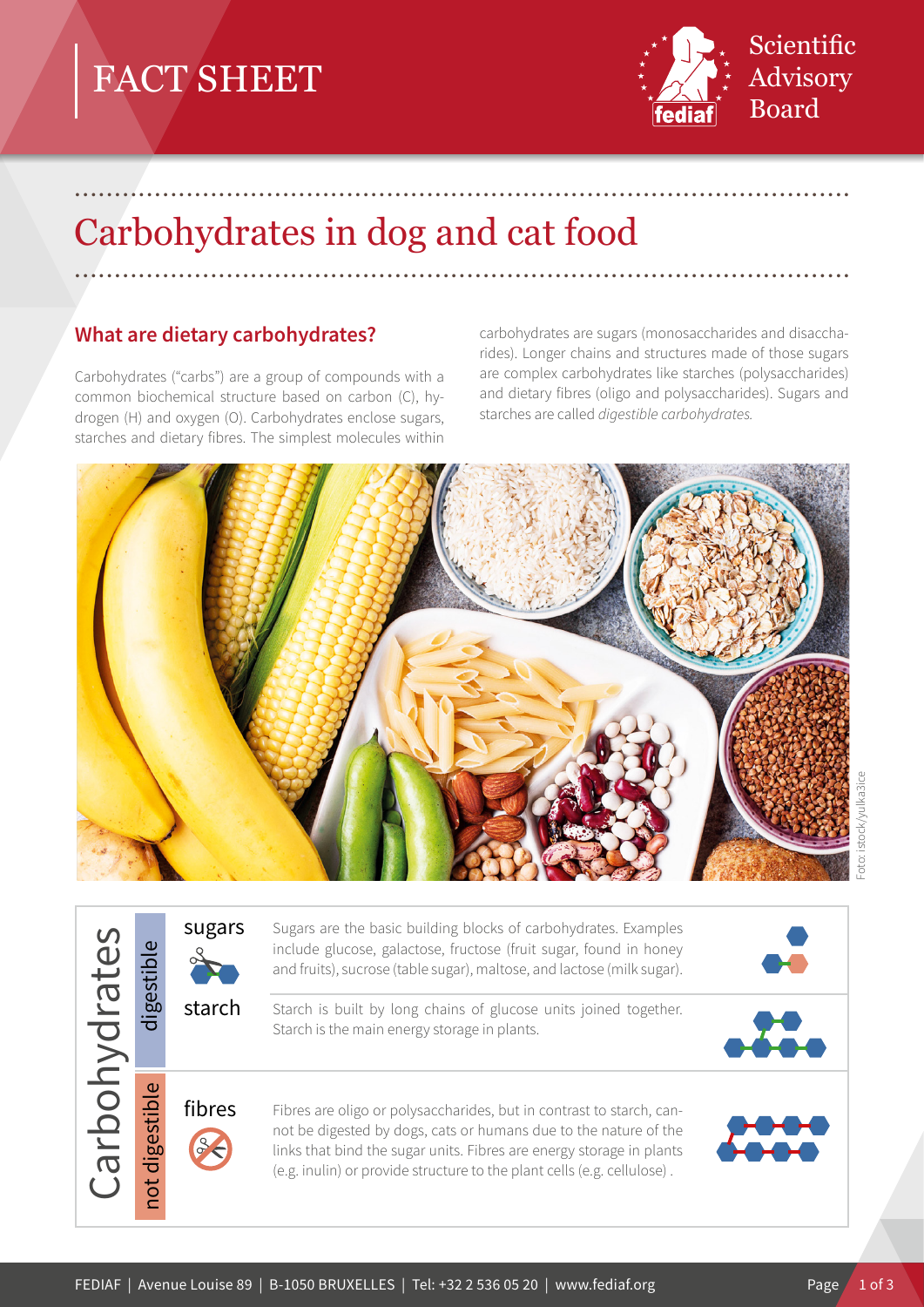## FACT SHEET



### **What is the main purpose of digestible carbohydrates in pet foods?**



Digestible carbohydrates are a direct source of glucose, an important source of energy for the body, and the main one for some tissues like the brain and red blood cells. When carbohydrate supply is limited, glucose can also be synthesised from proteins and other compounds.

Dogs and cats have the digestive enzymes necessary to break down digestible carbohydrates into sugar units, which can be absorbed in the small bowel. An exception is milk sugar, lactose, which is not adequately digested in adulthood by majority of dogs and cats and can cause gastrointestinal upset.

Starch also has important technological properties for dry kibble manufacturing, since its gelatinization is a crucial part of the extrusion process.

Please find more information here: [FEDIAF Expert Review - Carbohydrates](http://www.fediaf.org/self-regulation/nutrition.html)

## **What about fibre?**

Dogs and cats do not have the enzymes capable to break the linkages between sugars in fibre; therefore, fibre cannot serve as a direct source of glucose or energy to the animal. However, once fibre reaches the large intestine, it is fermented by the microbiota (mainly bacteria and yeasts) to provide energy to bacteria and large intestinal cells. The degree of fermentability varies depending on the fibre type.

Fibre has several benefits to pets. Some fermentable fibres known as prebiotic fibres promote the growth of beneficial intestinal microbiota which can help reduce harmful bacteria colonization. The fermentation products of fibre are beneficial to large intestinal cells. Non fermentable fibre promotes regular bowel movements and regulates faecal consistency. Moreover, since fibre provides almost no calories to the dog and cat, it can be used to deliver bulk and satiation for pets prone to weight gain.

Most pet foods use ingredients to provide a mixture of fermentable and non-fermentable fibres, offering the benefits of both fibre types.